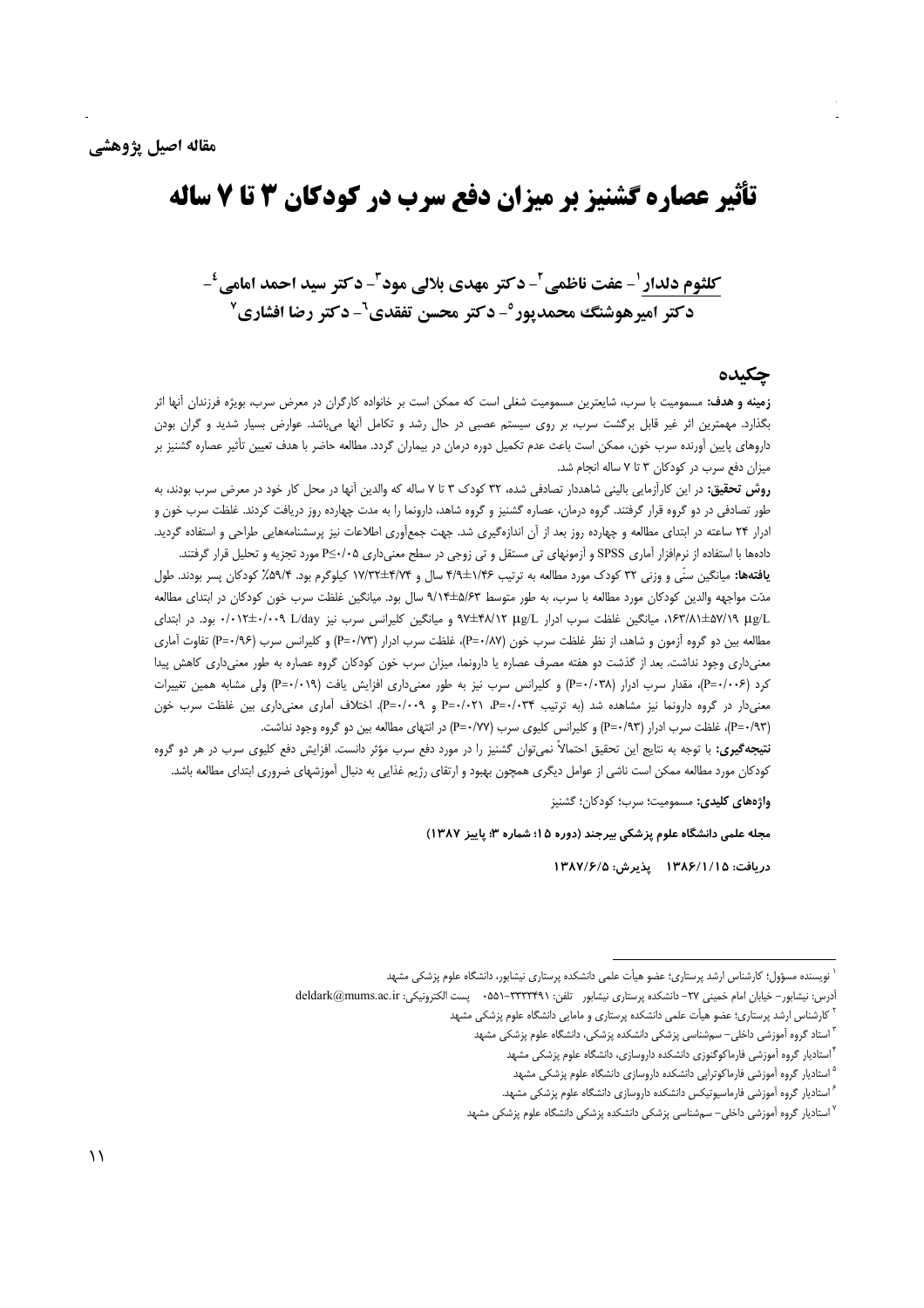#### مقدمه

هر چند پیشرفتهای صنعتی و فناوری در جهان امروز موجب رفاه، بھبود و بالارفتن سطح زندگی جوامع بشری می گردد، ولی بطور کلی عوارض ناخواستهای را هم با خود به همراه می آورد. در این میان خطرات و مسمومیت ناشی از فلزات سنگین با توجه به مصارف گسترده آنها در صنایع و كارخانجات مختلف، جايگاه ويژهای دارند (۱). شايعترين اين مسمومیتها، مسمومیت با سرب است (۲). امروزه از سرب در ساخت مهمّات، تولید برنز و برنج، کاشی و سرامیک، باتری اتومبیل، لعاب لوازم سرامیکی و بسیاری موارد دیگر استفاده مي شود. هيچ نقش فيزيولوژيکي براي سرب شناخته نشده و وجود هر مقدار از آن در مایعات بدن انسان نشانگر آلودگی محیطی می باشد. مسأله مسمومیت انسانها با سرب که Plumbism یا Saturnism نیز نامیده می شود، به دوران باستان برمی گردد. پلینی به رومیانی که در معرض استنشاق گازهای ناشی از تصفیه سرب بودند، توجه خاصی نشان داده بود (۳). اخیراً گزارش شده که بتهوون به دلیل عوارض مسمومیت با سرب مرده است (۴). مرکز کنترل و پیشگیری بيماريها "(CDC) بتدريج تعريف خود از غلظت سمّى سرب را  $\mu$ که ۶۰۰ (بر سال ۱۹۶۰ بود، به ۴۰۰ (بود ۴۰۰ در سال ۰۱۹۷۱، ug/L ۳۰۰ در سال ۱۹۷۸، ug/L ۲۵۰ در سال ۱۹۸۵ و بالاخره به µg/L ۱۰۰ در سال ۱۹۹۱ رسانده است  $(\gamma,\gamma)$ .

متأسفانه آمارهای موجود در ایران نشانگر درصد بالای مسمومیت با سرب در کودکان است. نتایج مطالعه فرهت و همکاران، نمایانگر آلودگی حدود ۷۴/۸٪ در بین کودکان ۱ تا ۷ ساله مشهدی با میانگین us/L ۱۲۱/۹۵±۳۳/۵۹ است (۵). فرانوش و همکاران نیز در بررسی ۳۲۰ دانش آموز سمنانی به این نتیجه رسیدند که میزان آلودگی کودکان در این شهرستان حدود ۷۸/۸٪ میباشد (۶)؛ همچنین بررسی کودکان ۲ تا ۱۲ ساله یزدی نشان داد که ۹۳/۱٪ کودکان این

شهر نيز غلظت سرب بالاتر از ميزان مجاز دارند (٧).

تنها روش استاندارد، حساس و قابل اعتماد فعلی جهت تعیین میزان سرب، اندازهگیری آن در خون وریدی به روش جذب اتمی با کوره گرافیتی<sup>†</sup>s است. برای درمان نیز از تركيبات حاوي سولفيدريل استفاده مي,شود. انديكاسيون تجويز يادزهرها كه «عوامل چنگالي» نيز ناميده مي شوند، با توجه به سنِّ کودک، میزان سرب خون و تظاهرات بالینی تعیین می شود؛ اما بطور کلی استفاده از این داروها تا زمانی که غلظت سرب خون به ۴۵۰μg/L نرسیده باشد، توصیه نمیشود (۸،۳)؛ هر چند می توان از آنها برای پیشگیری از بروز مسمومیت با سرب و عوارض آن استفاده نمود. عوامل موجود فعلی برای رفع مسمومیت با سرب شامل دیمرکایرول (BAL)، ادتات دی سدیم کلسیم  $\text{(CaNa2EDTA)}^{\S}$ )، سوکسیمر \*\*\*(DMSA) و دی پنی سیلامین میباشد. عوارض شایع چنین داروهایی شامل نارسایی کلیوی، تھوع و استفراغ، لکوپنی، ترومبوسایتوپنی، راشهای جلدی و … مے باشد (۹،۸،۴،۳).

مواجهه با مواد سمّی در محل کار، نگرانی عمدهای برای خانوادههای کارگران شاغل در صنایع آلوده بویژه سرب مي باشد (١٠). اين افراد مي توانند گرد و غبار سربي را از محیط کار به منزل بیاورند و اعضای خانواده خود را نیز در معرض سرب قرار دهند (۴،۳). آمار مرکز ملی بهداشت و ایمنی حرفهای<sup>††</sup> نشان میدهد که در کودکان کارگرانی که با سرب سر و کار دارند، غلظت سرب خون نسبت به کودکان دیگر، شش برابر بالاتر از مقادیر استاندارد است (١٠). در مطالعه Chan و همکاران در استرالیا نیز غلظت سرب خون کودکان کارگران آلوده به سرب، بالاتر از گروه شاهد بود. در این پژوهش بین عدم رعایت نکات بهداشت حرفهای با مقدار

<sup>\*</sup> Center for Disease Control and Prevention

<sup>&</sup>lt;sup>†</sup> Heated Graphite Atomization

<sup>&</sup>lt;sup>‡</sup> Dimercaprol (2, 3-dimercaptopropanol, BAL- British antilewisite)

<sup>&</sup>lt;sup>§</sup> Ethylenediamine tetra-acetic acid Dimercaptosuccinic Acid

<sup>&</sup>lt;sup>††</sup>National Institute for Occupational Safety and Health (NIOSH)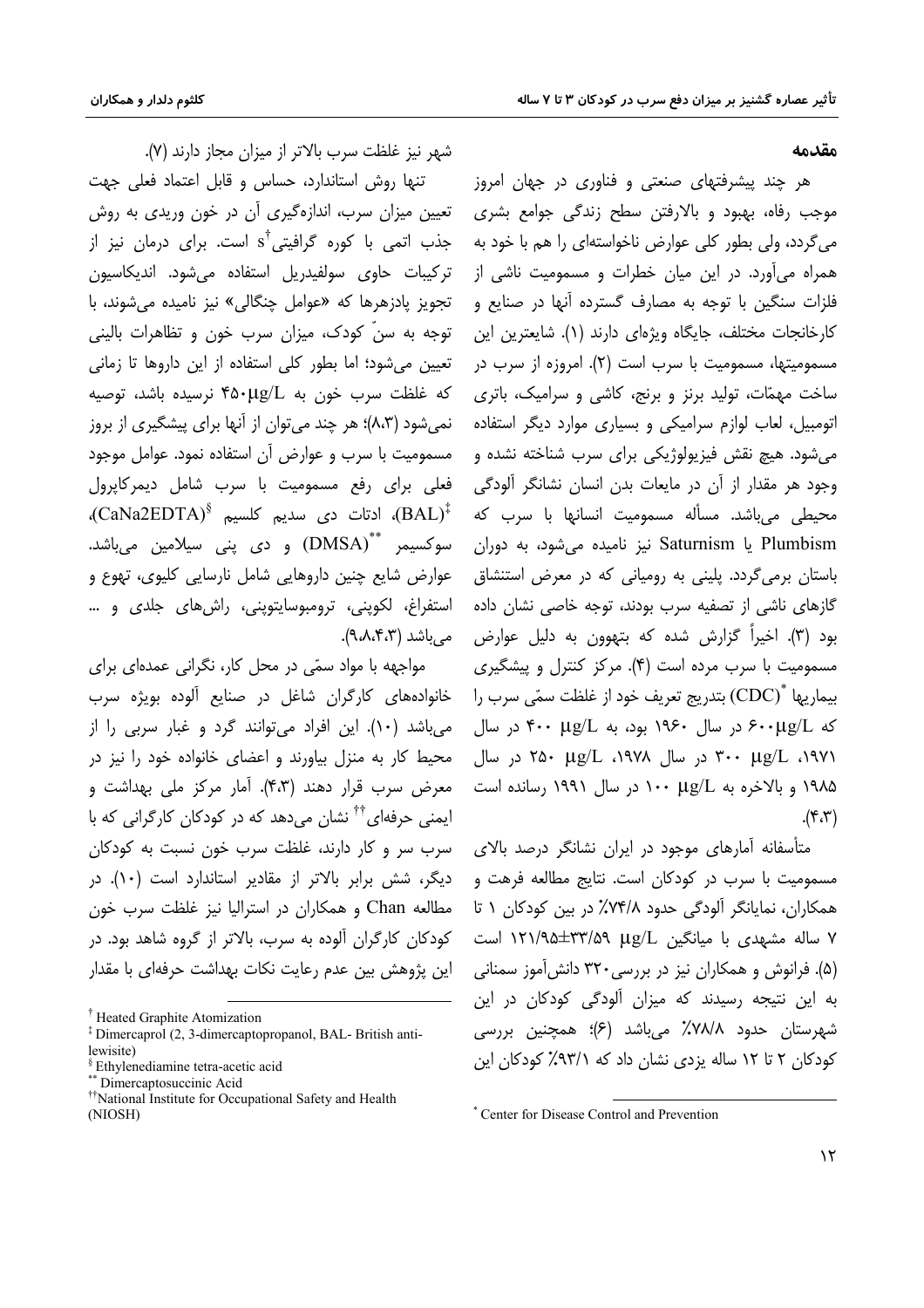سرب خون كودكان رابطه مستقيمي يافت شد (١١).

جستجوی روشهای مکمّل و جایگزینی برای کاهش غلظت سرب بدن، یکی از مسائل مورد توجه پژوهشگران بوده است. گشنیز ٌ یا جعفری چینی ٔ یک سبزی معروف خوراکی و گیاه دارویی است که به علت خواص آنتی(کسیدانی و ضدّ میکروبی خود مورد توجه زیادی قرار گرفته است. این گیاه با نام علمي .Coriandrum Sativum L به خانواده –۱۲ (چتریان) تعلق دارد (۱۲– Umbelliferae (Apiaceae) ١۴). در مطالعات مختلف ثابت گردیده که استفاده از برگهای تازه گشنیز به عنوان مکمّل غذایی میتواند فعالیت آنتی|کسیدانی را در پلاسمای موش صحرایی افزایش دهد و تنش اکسیداتیو را در بدن انسان مهار نماید (۱۵). از گشنیز به عنوان مادّه جاذب جهت آلودگی;دایی جیوه غیرارگانیک و متیل مرکوری از آبهای آلوده نیز استفاده شده است. به نظر میرسد گروه کربوکسیلیک موجود در گشنیز مسؤول جذب ترکیبات فلزات سنگینی همچون جیوه و سرب باشد (۱۶). در مطالعات انسانی نیز بیان شده که گشنیز ممکن است دفع فلزات سنگین را در ادرار بیماران مبتلا به عفونتهای متعدد افزایش داده و تأثیر آنتی بیوتیکها را تقویت کند. برگهای سبز این گیاه توانایی دفع رسوبات موضعی جیوه از بافتهای بدن (البته به درجات متفاوتی) را دارد (۲).

اهمیت مسأله مسمومیت با سرب در کودکان و غیر قابل برگشت بودن عوارض ایجاد شده ناشی از سرب در آنها، از یک طرف و مسائلی همچون عوارض شدید عوامل چنگالی مورد استفاده که منجر به عدم پذیرش دارو از جانب بیماران میشود، گران و وارداتی بودن این داروها، بروز عوارض اثبات شده سرب (حتى در غلظتهاى زير ١٠٠μg/L كه غلظت سمّى اعلام شده از طرف سازمان بهداشت جهانى است) و نیاز به درمان و دفع سرب در کودکان دارای مواجهه مزمن با سرب، موجب شد تا مطالعه حاضر به منظور تعیین تأثیر

عصاره گشنیز به عنوان یک عصاره مفید، ارزان و کم عارضه در دفع سرب از بدن کودکان شکل گیرد.

روش تحقيق

در این کارآزمایی بالینی شاهددار تصادفی شده، ۳۲ کودک ۳ تا ۷ ساله واجد شرایط نمونه پژوهش به صورت تخصیص تصادفی در دو گروه آزمون (دریافتکننده عصاره گیاه گشنیز) یا دارونما قرار گرفتند.

معیارهای ورود به مطالعه شامل مواردی همچون شاغل بودن پدر کودک در یکی از کارخانجات آلوده به سرب، سواد حداقل یکی از اعضای خانواده کودک جهت خواندن و تکمیل فرمها و تماس روزانه و نزدیک کودک با والدین بود.

معیارهای حذف نیز شامل مواردی مثل حساسیت کودک به گیاه گشنیز، سابقه هرزهخواری (پیکا) در کودک، ابتلا به بیماری مزمن و یا شدید، استفاده از قطره یا سایر فرآوردههای دارویی حاوی آهن، بازسازی، نوسازی و یا رنگآمیزی منزل مسکونی کودک در زمان مطالعه بود.

پس از برگزاری جلسات توجیهی برای کارگران کارخانههای کاشی و سرامیکسازی آستان قدس رضوی و باتري سازي نيروگستران و اخذ آدرس و شماره تلفن منزل آنها جهت مراجعات بعدی پژوهشگر، در هنگام مراجعه بعد از تكميل فرم رضايتنامه كتبى توسط والدين، فرمهاى مصاحبه و مشاهده که از قبل طراحی و تنظیم گردیده بود، تکمیل شد و نمونه خون وریدی کودک به میزان ۳mL برای تعیین میزان سرب خون در لوله هیارینه گرفته شد. ظرفی نیز جهت جمع آوري ادرار ٢۴ ساعته همراه با آموزشهاي لازم به والدين داده شد. ظروف ادرار، ۲۴ ساعت بعد جمع آوری شد و به آزمایشگاه سمشناسی بخش مسمومین ارسال شدند. بعد از اخذ نمونه ادرار ٢۴ ساعته، به كودكان گروه آزمون عصاره گشنیز و به کودکان گروه شاهد، دارونما به همراه فرم صحیح مصرف عصاره و آموزشهای مورد نیاز در مورد میزان و نحوه مصرف شربت داده شده و ضمن انجام راهنماییهای لازم، از

<sup>\*</sup> Cilantro

<sup>&</sup>lt;sup>†</sup> Chinese Parsley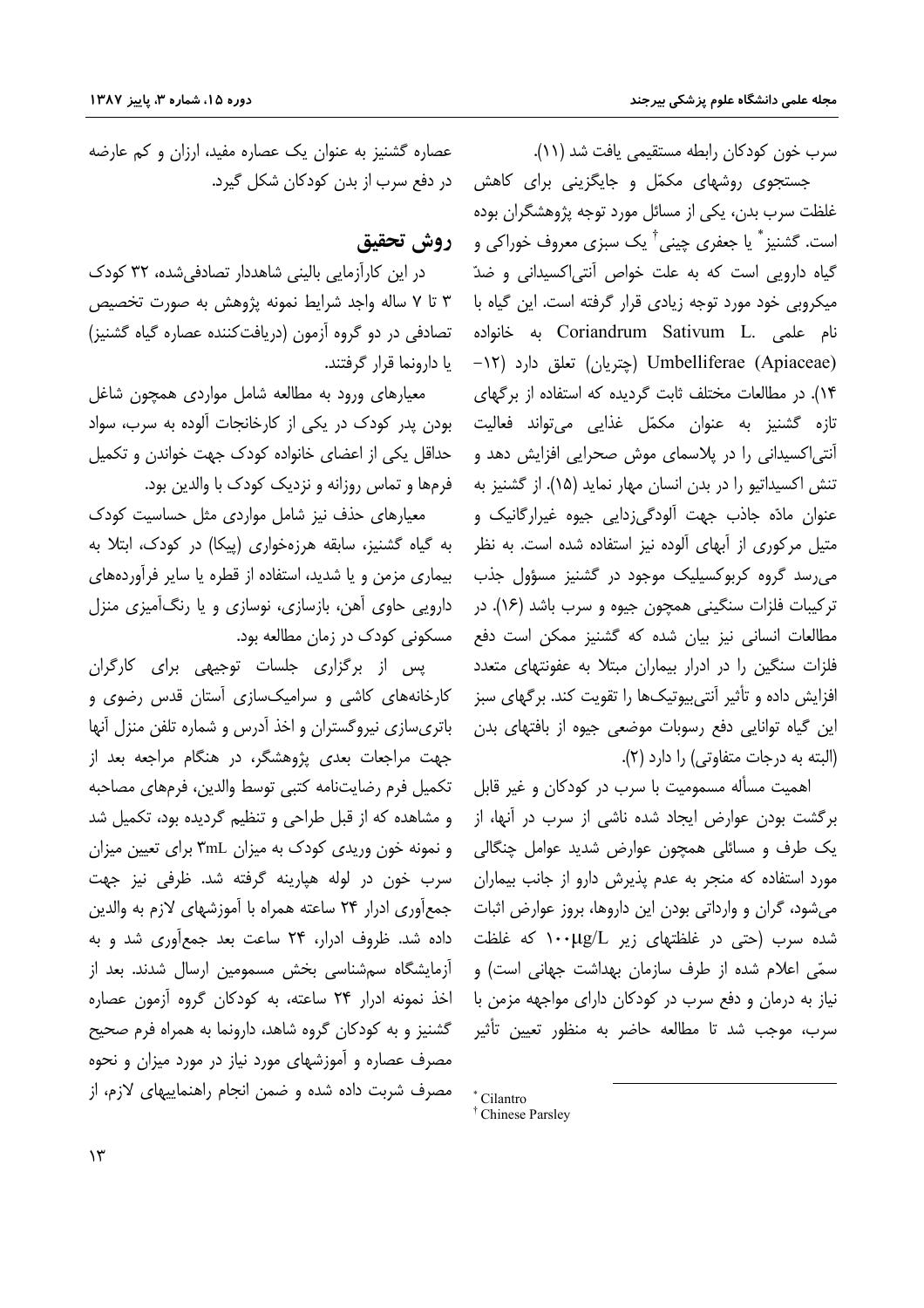آنها خواسته میشد تا به مدت دو هفته، هر روز میزان تجویز شده از عصاره فوق (بر حسب وزن کودک) را مصرف نمایند.

برای تهیه عصاره گیاه، ابتدا از مقدار مشخصی از گیاه آبگیری شد و مایع حاصل پس از انجماد، با استفاده از دستگاه فريز – دراير تبديل به يودر ليوفيليزه شد. با توجه به اين كه هر گرم پودر ليوفيليزه معادل ۵ گرم پودر خشک گياه بود و با توجه به میزان تجویز شده در مطالعات انسانی دیگر ۴۰ mg/kg) باز پودر خشک گیاه) (۱۷)، دوز مورد استفاده از پودر ليوفيليزه گشنيز A mg/kg قعيين شد. پودر ليوفيليزه حاصل به يايه شربت ساده USP اضافه گرديد. غلظت به گونهای تنظیم شد که هر پیمانه mL ۵ از شربت حاوی دوز مورد نیاز باشد. از شربت ساده به عنوان دارونما استفاده شد.

در طيّ مصرف، والدين و كودكان از نظر نحوه، مقدار و شیوه مصرف صحیح عصاره و بروز علائم حساسیت احتمالی به صورت تلفنی کنترل گردیدند. در صورتی که به هر دلیلی والدین و کودک از ادامه مصرف عصاره منصرف شده و یا واجد سایر معیارهای حذف حین مطالعه بودند، از مطالعه خارج میشدند. پس از گذشت دو هفته، با مراجعه مجدّد پژوهشگر به منازل کودکان هر دو گروه و مشاهده فرم مصرف صحیح عصاره و تعیین تعداد دفعات مصرف، همانند مرحله قبل، نمونه خون وریدی جهت اندازهگیری میزان سرب خون و همچنین ادرار ۲۴ ساعته گرفته شد. نمونههای خون و ادرار به آزمایشگاه سمشناسی ارسال گردید.

غلظت سرب خون و ادرار ۲۴ ساعته با استفاده از دستگاه جذب اتمي (Perkin Elmer, model 30305) و به روش کوره گرافیتی اندازهگیری شد. کلیرانس سرب با استفاده از

مقادیر آزمایشگاهی سرب خون و ادرار و فرمول زیر محاسبه شد (۱۸):

CLR=Urinary Pb Excretion /plasma Pb concentration حاصل ضرب غلظت سرب ادرار و میزان سرب ادرار ۲۴ ساعته را دفع سرب ادرار یا Urinary Pb Excretion می نامند. دادههای جمع آوری شده با استفاده از نرمافزار آماری SPSS (نسخه ۱۱/۵) و آزمونهای تی مستقل و تی زوجی در سطح معنیداری P<۰/۰۵ مورد تجزیه و تحلیل قرار گرفتند.

#### بافتهها

ميانگين سنّي کودکان ۱/۴۶±۴/۹ سال، ميانگين جرمي (وزنی) آنها، ۱۷/۳۴±۴/۷۴ کیلوگرم (جدول ۱) و ۵۹/۴٪ آنها، پسر بودند. بررسی کودکان مورد پژوهش از نظر حضور فرد دیگری (غیر از پدر) در کارخانجات و کارگاههای آلوده به سرب و یا سرگرمیهای تفریحی و هنری حاوی سرب، نشان داد در هیچ کدام از خانوادههای واحدهای مورد بررسی، فرد دیگری در صنایع آلوده به سرب شاغل نبوده است. ۲۱/۸۷٪ خانوادهها از مواد آرایشی حاوی سرب مثل سورمه استفاده می کردند. میانگین فاصله زمانی بین مصرف غذاهای آماده کنسروی در رژیم غذایی کودک ۲/۷۱±۴/۴۴ هفته بود.

میانگین سابقه کار والدین کودکان مورد مطالعه در محیطهای آلوده به سرب به طور متوسط ۹/۱۴±۵/۶۳ سال بود. تمامی کارگران بعد از اتمام کار در کارخانه، لباس و کفش خود را تعویض می کردند، ولی تنها ۱۸/۷۵٪ آنان در یایان ساعات کاری دوش می گرفتند.

| أزمون أماري تي مستقل    | دارونما |                                            | عصا, ہ |                             | گروه            |
|-------------------------|---------|--------------------------------------------|--------|-----------------------------|-----------------|
|                         | تعداد   | ميانگين و انحراف معيار                     | تعداد  | میانگین و انحراف معیار      | متغير           |
| $P = \cdot / \nu \tau$  | c       | $f/\lambda$ $\pm$ $\lambda$ / $f$ $\gamma$ | ۱۶     | $\Delta \pm 1/\mathcal{F}9$ | سن (سال)        |
| $P = \cdot / 9 \lambda$ | c       | ۰۳/۳۱±۵/۳۰                                 | ۱۶     | ۲۹/۳۴±۴/۲۹                  | وزن ( کیلو کرم) |

جدول ۱- مقایسه میانگین سن و وزن کودکان مورد پژوهش به تفکیک گروه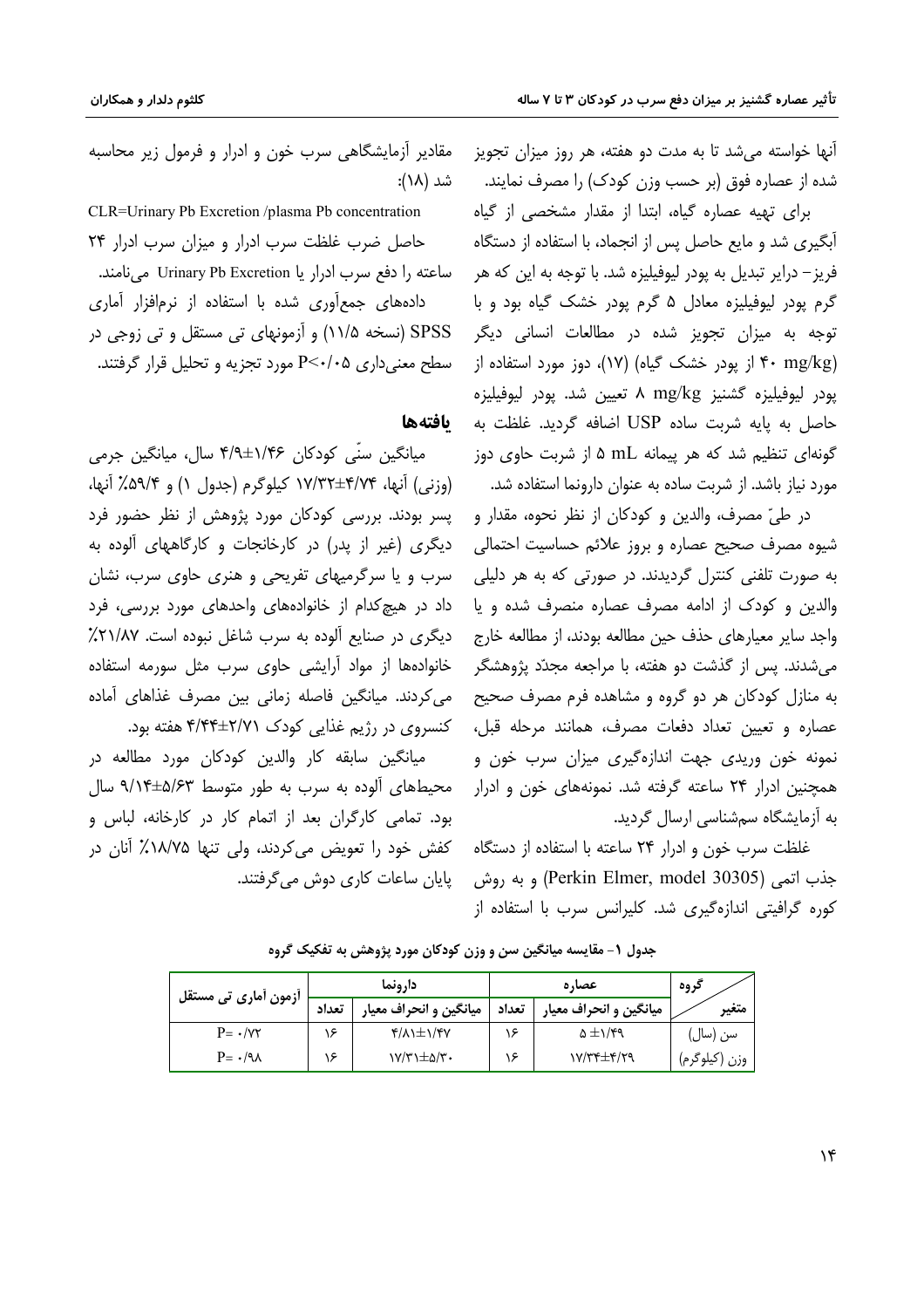عمر منازل مسکونی کودکان مورد مطالعه به طور متوسط ۹۳/۶۶+۱۵۱/۰۷ ماه بود. در هیچکدام از آنها سابقه تخریب، بازسازی و رنگآمیزی در شش ماه اخیر وجود نداشت. ۱۵/۶۲٪ کودکان نزدیک به مراکز دارای بار سربی بالا (مثل یمپ بنزین) زندگی میکردند. در ۳۱/۲۵٪ منازل، رنگ دیوارها دچار پوستهریزی (ورق ورق) شده بود.

هر چند میزان سرب خون کودکان کارگران شاغل در کارخانه باتریسازی (۲۱۷/۵۰±۸۹/۶۵) بالاتر از کودکان کارگران شاغل در کارخانه کاشی و سرامیکسازی (۱۵۱/۴۲±۳۹/۹۶) بود، اما این تفاوت از نظر آماری معنیدار  $(P = \cdot / \sqrt{r})$  نبود

ارتباط ضعيف و معكوسي بين غلظت سرب خون و سنّ (جدول ٢). کودک (P=٠/٠۵۶ و r=-٠/٣۴) و فاصله زمانی بین مصرف غذاهای آماده کنسروی (P=۰/۰۴ و ۲۶–۲=۲) وجود داشت.

در هیچ کدام از کودکان مورد مطالعه، غلظت سرب خون ig میزان توصیه شده CDC یعنی  $\mu$ الا ۱۰۰ نبود؛ اما هيچ كدام نيز در غلظت نيازمند درمان طبّى يعنى بالاتر از ۴۵۰ µg/L نیز نبودند. در ابتدای مطالعه، میانگین غلظت سرب خون کودکان μg/L (۱۶۳/۸۱±۵۵/۹۲ بود. بیشترین فراوانی مربوط به غلظت سرب خون بین ۱۴۴ با ۱۰۰–۱۰۰ و .19/L ۱۹۴–۱۴۵ با درصد فراوانی ۶/۴۰/۶٪ در هر گروه بود (نمودار ۱).

میانگین غلظت سرب ادرار کودکان مورد پژوهش نیز .9V±۴۸/۱۳ µg/L بود.

مقایسه میانگین سرب خون کودکان مورد پژوهش در ابتدا و انتهای مطالعه در دو گروه نشان داد که میزان سرب خون در انتهای مطالعه در گروه دریافتکننده عصاره به طور معنی داری کاهش پیدا کرده است (P=٠/٠٠۶)؛ اما مشابه همین کاهش معنی دار در گروه دارونما نیز مشاهده گردید و اختلاف آماری معنیداری بین میزان سرب خون ابتدا و انتهای مطالعه کودکان این گروه وجود داشت (P=٠/٠۳۴). مقایسه میانگین سرب ادرار کودکان مورد پژوهش در

ابتدا و انتهای مطالعه در دو گروه نشانگر افزایش معنیدار میزان سرب ادرار در انتهای مطالعه در گروه دریافت کننده عصاره بود (P=٠/٠٣٨)؛ اما مشابه همین افزایش معنی دار باز هم در گروه دارونما مشاهده شد و اختلاف آماری معنیداری بین میزان سرب خون ابتدا و انتهای مطالعه کودکان این گروه  $(P = \cdot / \cdot \cdot \cdot)$  نیز به دست آمد

در مورد مقایسه میانگین کلیرانس سرب کودکان مورد پژوهش در ابتدا و انتهای مطالعه در دو گروه نیز به نتایج مشابھی حاصل گردید. نتایج آزمون تی زوجی، نشانگر افزایش معنیدار میزان کلیرانس سرب در انتهای مطالعه در هر دو گروه آزمون (۱۹+++P) و شاهد (۹++++P) بود

تحث

با وجود تعیین میزان سرب خون ۱۰۰ $\mu$ g/L به عنوان آستانه سمّى، تحقيقات اخير، بروز عوارض سرب را در زير اين آستانه حتی به میزان A۰ µg/L (گزارش کردهاند (۱۹–۲۱). از جمله عوامل خطری که برای بالا رفتن میزان سرب خون كودكان ذكر شده، مواجهه شغلي والدين أنها با سرب است (٢٢)؛ البته میزان مواجهه کارگران با سرب در کارخانههای مختلف، متفاوت است که احتمالاً می تواند بر میزان سرب خون كودكان آنها نيز مؤثر باشد (٢٣).



نمودار ١- توزيع فراواني غلظت سرب خون كودكان دو گروه قبل از تجویز عصاره گشنیز و یا دارونما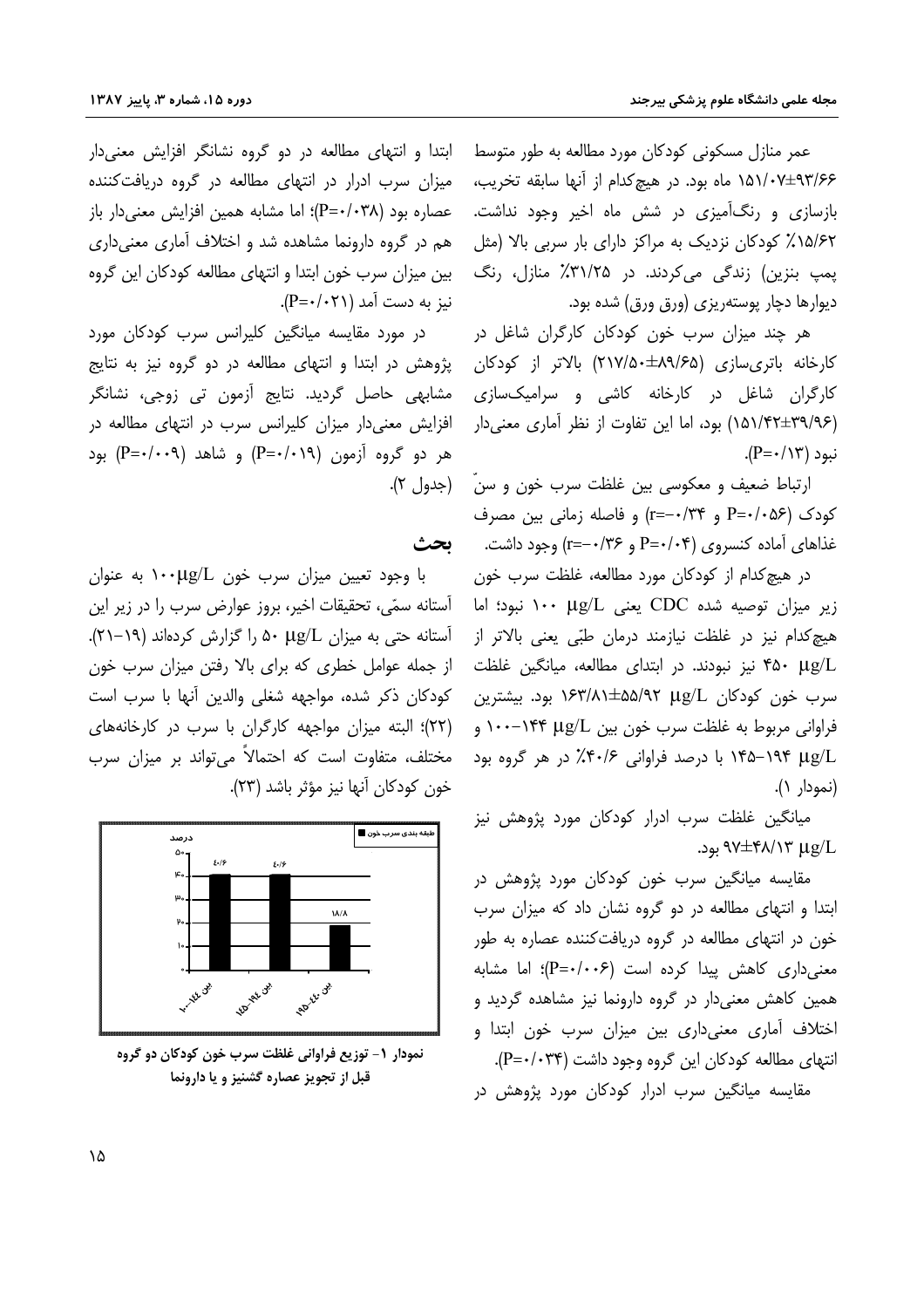| دارونما                                                   | عصاره                                            | گروه                          |
|-----------------------------------------------------------|--------------------------------------------------|-------------------------------|
| میانگین و انحراف معیار (µg/L)                             | میانگین و انحراف معیار (µg/L)                    | متغير                         |
| 180/44±4.118                                              | $YY/\sqrt{4Y}$                                   | سرب خون ابتداى مطالعه         |
| 141.771 197                                               | 145/05±74/41                                     | سرب خون انتهاى مطالعه         |
| $P = \cdot / \cdot \tau$                                  | $P = \cdot / \cdot \cdot$                        | آزمون آمار <i>ی</i> تی زوجی   |
| $\cdots \pm rq/q$                                         | $95\pm05/8$ .                                    | میزان سرب ادرار ابتدای مطالعه |
| 178/0.±77/84                                              | 17Y/YQ±Q7'/۶Y                                    | میزان سرب ادرار انتهای مطالعه |
| $P = \cdot / \cdot \tau$                                  | $P = \cdot / \cdot \tau \wedge$                  | أزمون أماري تي زوجي           |
| $\cdot/\cdot$ ) $\uparrow \pm$ $\cdot/\cdot \cdot \wedge$ | $\cdot/\cdot$ \\t $\pm\cdot/\cdot\setminus\cdot$ | كليرانس سرب ابتداى مطالعه     |
| $.7.1 + 77 + .79$                                         | $\cdot/\cdot\tau$ + $\pm\cdot/\cdot$ ) Y         | كليرانس سرب انتهاى مطالعه     |
| $P = \cdot / \cdot \cdot$                                 | $P = \cdot / \cdot \sqrt{9}$                     | أزمون أماري تي زوجي           |

جدول ۲- مقایسه میزان سرب خون، ادرار و کلیرانس سرب کودکان مورد پژوهش در ابتدا و انتهای مطالعه به تفکیک هر گروه

Suplido و Ong در پژوهش خود با عنوان  $\degree$ مواجهه با سرب در بین کارگران کارگاههای کوچک بازیافت باتری و مکانیکهای رادیاتور اتومبیل و کودکان آنها در مانیل فيليپين ؓ، غلظت سرب خون و هموگلوبين ۴۰ كارگر کارگاههای تعمیر/ بازیافت باتری، ۱۶ کارگر کارگاههای تعمیر رادیاتور و ۲۰ کودک ساکن منازل مجاور این کارگاهها هاین اختلاف معنی دار نبود. را بررسی کردند؛ کودکانی که در مجاورت کارگاههای تعمیر/ بازیافت باتری زندگی میکردند، به طور معنیداری غلظت سرب خون بالاترى (۴۹۸/۹ µg/L) در مقايسه با كودكان مجاور کارگاههای تعمیر رادیاتور (۱۱۸/۴ ۱۱۸/۴) و کودکان غيرمواجههيافته (٩٩/٢ ٩٩/٢) داشتند (١٧).

در مطالعه Aguilar-Garduna و همکاران نیز با عنوان "مواجهه غیر مستقیم با سرب در بین کودکان کارگران تعمير كننده رادياتور " نيز بالاترين غلظت سرب در كودكاني كه دارونما نيز معنىدار بود (جدول ٢). پدران آنها در کارگاههای درون منزل کار میکردند (٢٢۴ μg/L)، گزارش شد؛ کودکانی که والدین آنها در کارگاههای بیرون منزل کار میکردند، نیز سرب خون بالایی داشتند (۱۴۲ ۱۴۲)؛ در حالی که غلظت سرب خون کودکانی که در معرض سرب نبودند به طور معنیداری یایین تر بود (pş/L). این تفاوتها بعد از تعدیل برای

ِ متغیرهای سن و جنس باز هم وجود داشتند (۲۴).

در مطالعه حاضر نيز تمامى كودكان مورد مطالعه، غلظت سرب بالای µg/L ۱۰۰ داشتند. میزان سرب خون کودکان كارگران كارخانه باترىسازى بالاتر از ميزان سرب خون کودکان کارگران کارخانه کاشی و سرامیکسازی بود؛ هر چند

هر دو گروه مورد مطالعه در ابتدای پژوهش از نظر متغیرهای غلظت سرب خون، ادرار و کلیرانس کلیوی سرب با یکدیگر تفاوت آماری معنی داری نداشتند. در گروه درمان پس از دو هفته مصرف عصاره گشنیز، کاهش آماری معنیداری در غلظت سرب خون، افزایش معنیداری در غلظت سرب ادرار و همچنین افزایش آماری معنیداری در میزان کلیرانس سرب مشاهده شد ولی این تغییرات در گروه

در مجموع یافتههای نهایی پژوهش حاکی از آن است که با وجود كاهش قابل توجه سرب خون و افزايش معنىدار میزان سرب ادرار و کلیرانس ادراری سرب در کودکان هر دو گروه در طی این مطالعه، تفاوت آماری معنیداری بین سرب خون، ادرار و کلیرانس سرب در انتهای مطالعه بین دو گروه دریافت کننده عصاره و دارونما وجود نداشت؛ هرچند با وجود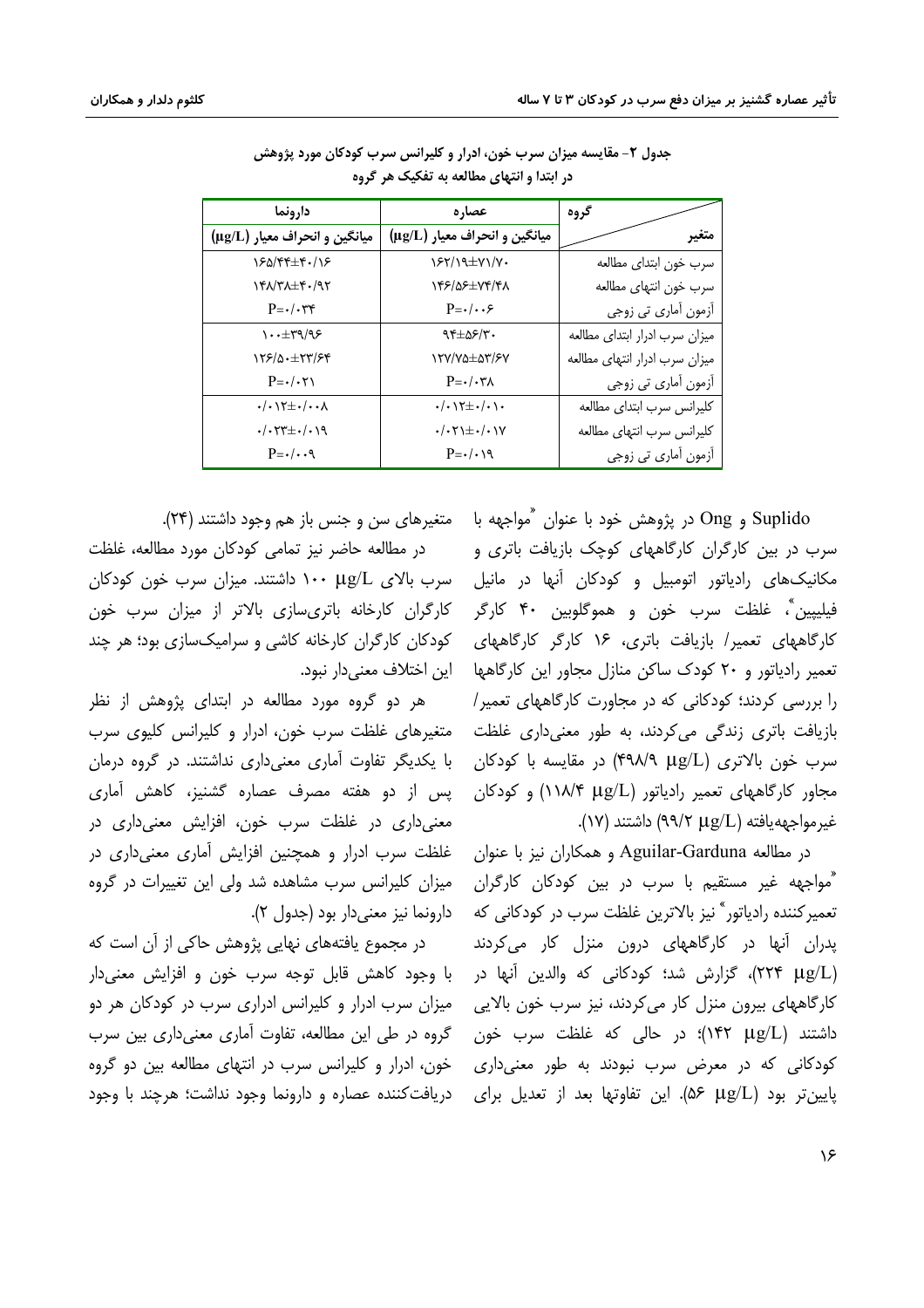جستجوی گسترده در منابع اطلاعاتی، مطالعه مشابهی یافت نشد تا نتايج پژوهش حاضر با آن مقايسه گردد، اما در مطالعه Aga و همکاران با عنوان <sup>«</sup>تأثیر پیشگیریکننده گشنیز (جعفری چینی) بر رسوب موضعی سرب در موشهای ICR°، استفاده از گشنیز باعث مهار رسوب موضعی سرب در فمور، کاهش دفع \*ALA ادراری (که نشانگر کاهش جذب سرب مي باشد)، مهار تخريب حاشيه دندانهدار و ادم توبول پروگزیمال و حضور اجسام شبه پروتئینی در آن شده بود؛ همچنین در این مطالعه نشان داده شد که تجویز خوراکی گشنیز بدون کاهش ذخیره کلسیم، در کاهش صدمات ناشی از مسمومیت با سرب نیز مؤثر است و احتمالاً می تواند به عنوان يادزهر مسموميت با سرب مفيد باشد (٢).

Omura و Beckman نيز كه به دنبال مصرف اتفاقى سوپ حاوی گشنیز و مشاهده تأثیر آن بر روی دفع جیوه به مطالعه بیشتر بر روی خواص گشنیز بر دفع فلزات سنگینی همچون سرب، جیوه و آلومینیوم علاقهمند شده بودند، در مقالهای با عنوان  $\degree$ نقش جیوه در عفونتها و درمان مؤثر كلاميديا تركوماتيس و عفونتهاى خانواده ويروس هرپس (و درمان احتمالی سرطان) با برداشت رسوبات جیوه توسط گشنیز و رساندن مؤثر آنتی بیوتیکها به محل با استفاده از روشهای مختلف افزایش برداشت دارو ٌ به بررسی ۱۱ بیمار مبتلا به عفونت با كلاميديا تراكوماتيس، هرپس نوع ۱ و ۲ و سایتومگالوویروس که در درمانهای قبلی خود ناموفق بودند، پرداختند. بعد از استفاده از آنتیبیوتیک یا آنتیویروس همراه قرصهای گشنیز، بررسی این بیماران با استفاده از روش Bi–digital O–Ring test نشان دهنده تاثیر مثبت گشنیز بر روی دفع فلزات سنگین و در نتیجه عفونتهای موجود در بدن بیماران بود (۲۵).

در مطالعه حاضر عدم وجود تفاوت معنىدار بين میزان سرب خون، ادرار و کلیرانس سرب بعد از مداخله در دو گروه را میٍتوان ناشی از چند عامل دانست. پژوهشگر

به هنگام مراجعه به خانوادههای کودکان مورد پژوهش، با مسائل زیادی همچون عدم آگاهی والدین در مورد احتمال بالا بودن غلظت سرب خون کودکانشان و روشهای پیشگیری یا درمان احتمالی آن روبهرو میشد؛ هر چند پژوهشگر سعی داشت تا در مدت دو هفته مطالعه (روی هر خانواده)، از ارائه اطلاعاتی که احتمالاً با افزایش سطح آگاهی والدین باعث ایجاد تورش در نتایج مطالعه می شد، مانع تأثیر عامل "آگاهی" بر نتایج آزمایشگاهی شود، اما به لحاظ برخی ملاحظات اخلاقی پژوهش و همچنین لزوم ارائه اطلاعاتی در مورد روش پژوهش، عصاره تهیه شده و ایمن و مؤثر بودن احتمالی برای مصرف در کودکان (جهت کسب رضایت والدین)، اطلاعات یکسان و مشابهی در اختیار تمامی خانوادههای مورد پژوهش در هر دو گروه قرار گرفت که این امر احتمالاً مىتوانسته با تغيير در عادات غذايى خانواده بويژه کودکان و همچنین رعایت بیشتر نکات بهداشت حرفهای توسط يدران، سبب تأثير بر نتايج أزمايشگاهي انتهاي مطالعه شود.

یکی دیگر از عواملی که میتواند توجیهکننده نتایج مطالعه حاضر باشد، خطاهای آزمایشگاهی است؛ هر چند دستگاه اسیکتروفتومتری جذب اتمی موجود در آزمایشگاه سمشناسی بویژه استفاده از کوره گرافیتی روشی دقیق برای اندازهگیری غلظت سرب خون و ادرار است و پایایی آن در این پژوهش نیز سنجیده شده است، با این وجود پژوهشهای بیشتری در این زمینه لازم است تا نتایج قطعی تری حاصل گردد.

### نتيجه گيري

با توجه به نتايج اين تحقيق احتمالاً نمي توان گشنيز را در مورد دفع سرب مؤثر دانست. افزایش دفع کلیوی سرب در هر دو گروه کودکان مورد مطالعه ممکن است ناشی از عوامل دیگری همچون بهبود و ارتقای رژیم غذایی به دنبال آموزشهای ضروری ابتدای مطالعه باشد.

<sup>\*</sup> Aminolevulinic Acid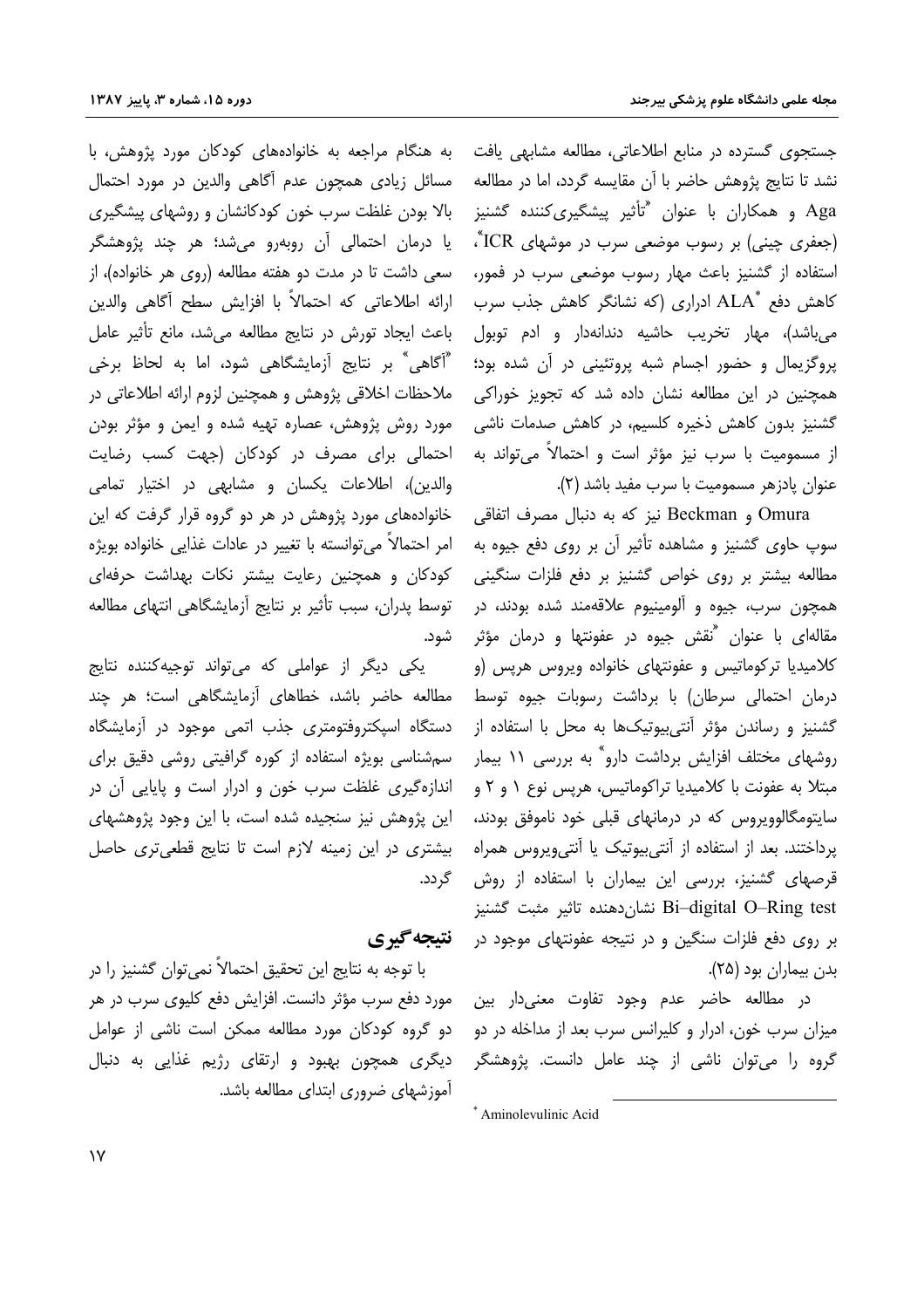**&9-1 &=1**

**منابع:** 

این تحقیق با حمایتهای مالی معاونت محترم پژوهشی دانشکده داروسازی مشهد که در امر تهیه عصاره گشنیز (ع) بویژه آقای قاسمی و کارکنان آزمایشگاه اشکال دارویی

دانشگاه علوم پزشکی مشهد به انجام رسیده است؛ همچنین همراهی نمودند، تقدیر و تشکر به عمل می[ید. از کارکنان محترم آزمایشگاه سمشناسی بیمارستان امام رضا

1- Ahmadi Zade M. Industrial Toxicology: heavy metals. Tehran: Hezaran; 2006

2- Aga M, Iwaki K, Ueda Y, Ushio S, Masaki N, Fukuda S, et al. Preventive effect of Coriandrum sativum (Chinese parsley) on localized lead deposition in ICR mice. J Ethno Pharmacol.2001; 77: 203-208.

3- Henretig FM. Gold Frank's Toxicologic Emergencies. New York: McGraw Hill; 2002.

4- Erickson L, Thompson T. A review of a preventable poison: pediatric lead poisoning. JPSN. 2005; 10 (4): 171-181

5- Farhat AS, Parizadeh SM, Balali M, Khademi GR. Comparison of blood lead levels in 1-7 year old children with and without seizure. Neurosciences. 2005;10 (3): 210-212.

6- Faranoush M, Malek M, Ghorbani R, Rahbar M, Safaei Z. Study of the blood lead levels and related factors in the 6-11 years old children in Semnan. Koomesh. 2003; 4 (3-4):182-189. [Persian].

7- Dehghan L, Ghane A. Study of the blood lead levels in the 2-12 years old children in Yazd. [dissertation]. Yazd University of Medical Science. 2000. [Persian].

8- Wong DL, Hockenberry-Eaton M, Wilson D. Wong's Essentials of Pediatric Nursing. St. Louis. Missouri. Mosby. 2001.

9- Ellis MR, Kane KY. Lightening of the lead load in children. Am Family Physician. 2002; 62: 545-554.

10- Center for Disease Control and Prevention. Children of construction workers at increased risk for lead poisoning. Available from: www.cdc.gov/niosh/leadpoison. 2006-13-04.

11- Chan J, Sim M, Golec R, Forbes A. Predictors of lead absorption in children of lead workers. Occupational Medicine. 2000; 50 (6): 398-405.

12- Valnet J. Phytotherpie, treatment des maladies par les plantes Translated into Persian by Emami A, et al. Vol 2. Tehran: Rah-e-Kamal Publication; 2002. pp: 146-149.

13- Zargari A. Medicinal Plants. Vol 2. Tehran: Tehran University Publication; 1996. pp. 586-590. [Persian].

14- Hosseinzadeh H. Anticonvulsant effect of Coriandrum sativum L. seed extracts in Mice. Available From: www.amc.ac.ir/AIM/0034/hosseinzadeh0034/html

15- Wong P, Kitts DD. Studies on dual antioxidant and antibacterial properties of Parsley (Petroselinum Crispum) and Cilantro (Chinese parsley) extracts. Food Chemistry. 2006; 97 (3): 505-515.

16- Karunasagar D, Krishna MV, Rao SV, Arunachalam J. Removal and preconcentration of inorganic and methyl mercury from aqueous media using a sorbent prepared from the plant Coriandrum Sativum. J Hazardous Materials. 2005; 118 (1-3): 133-139.

17- Suplido ML, Ong CN. Lead exposure among small-scale battery recyclers, automobile radiator mechanics and their children in Manila, the Philippine. Environmental Res Sci. 2000; 82: 231-238.

18- Shargel L, Andrew BC. Applied Biopharmaceutics & Pharmacokinetics. 4th ed. New York: McGraw Heal; 1991:

19- Canfield RL, Henderson CR Jr, Cory-Slechta DA, Cox C, Jusko TA, Lanphear BP. Intellectual impairment in children with blood lead concentration below 10 microgram per deciliter. New England J Med. 2003; 348 (16): 1517- 1526.

20- Khan AH, Khan A, Ghani F, Khurshid M. Low level lead exposure and blood lead levels in children: a cross sectional survey. Arch Environmental Health. 2001; 56 (6): 501–505.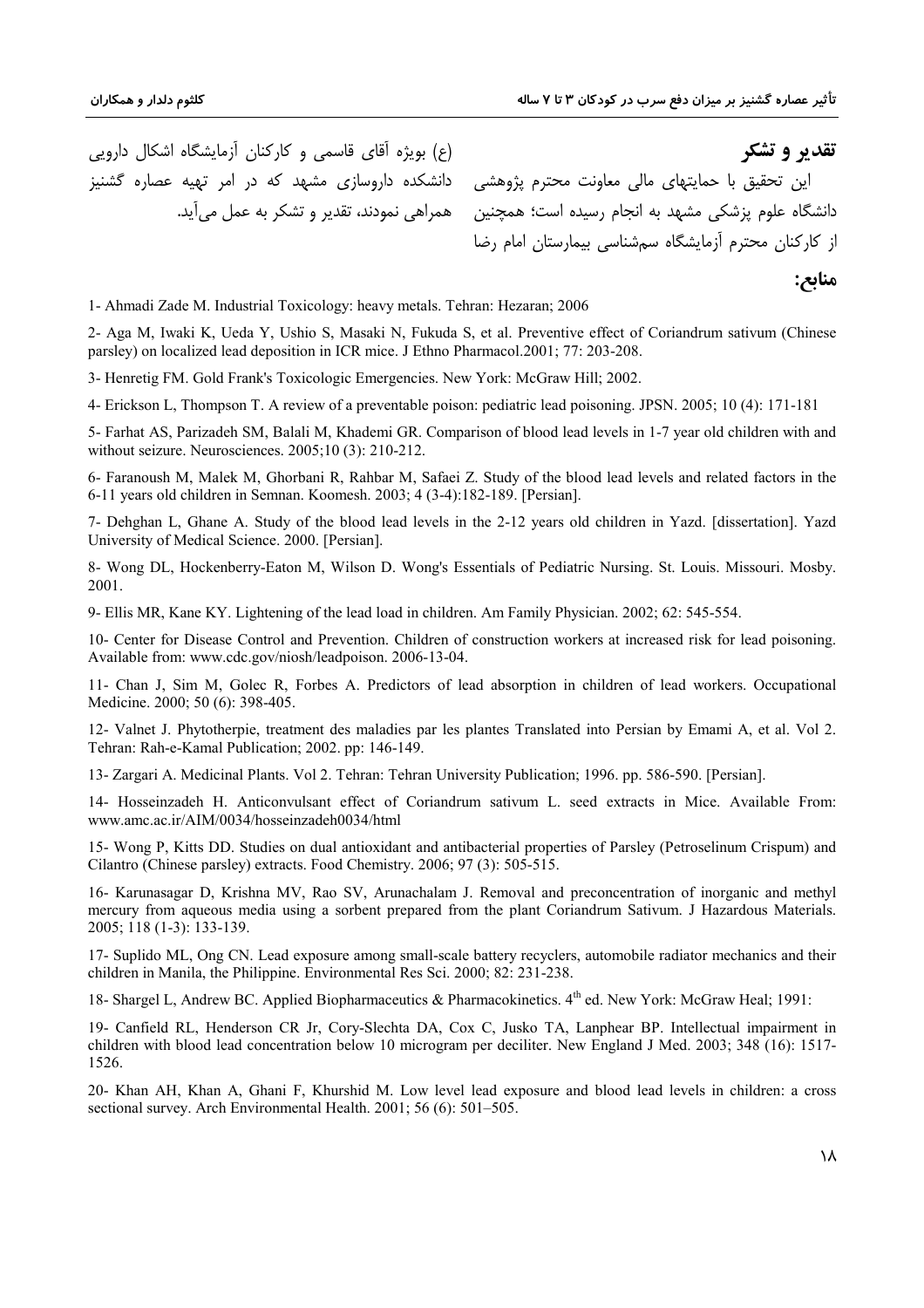21- Lanphear BP. Cognitive deficit associated with BLL<10 in US children & adolescents. Public Health Rep. 2000; 115: 521-529.

22- Bellinger D. Lead. Pediatrics., 2004; 113 (4): 1016-1020

23- Kosnett MJ. Lead. In: Brent J. Wallace K, Burkhart K, Phillips S, Donovan J. (eds). Critical Care Toxicology. St. Louis: Mosby; 2005. Chapt. 78. pp: 821-835.

24- Aguilar-Garduno C, Lacasana M, Tellez-Rojo MM, Aguilar-Madrid G, Sanin-Aguirre LH, Romieu I, et al. Indirect lead exposure among children of radiator repair workers. Am J Ind Med. 2003; 43 (6):662-667.

25- Omura Y, Beckman SL. Role of mercury in resistant infections and effective treatment of Clamydia trachomatis and Herpes family viral infections by removing localized Hg deposits with Chinese parsley and delivering effective antibiotics using various drug uptake enhancement. Acupuncture Electrotherapeutics Res. 1995; 20:195-229.